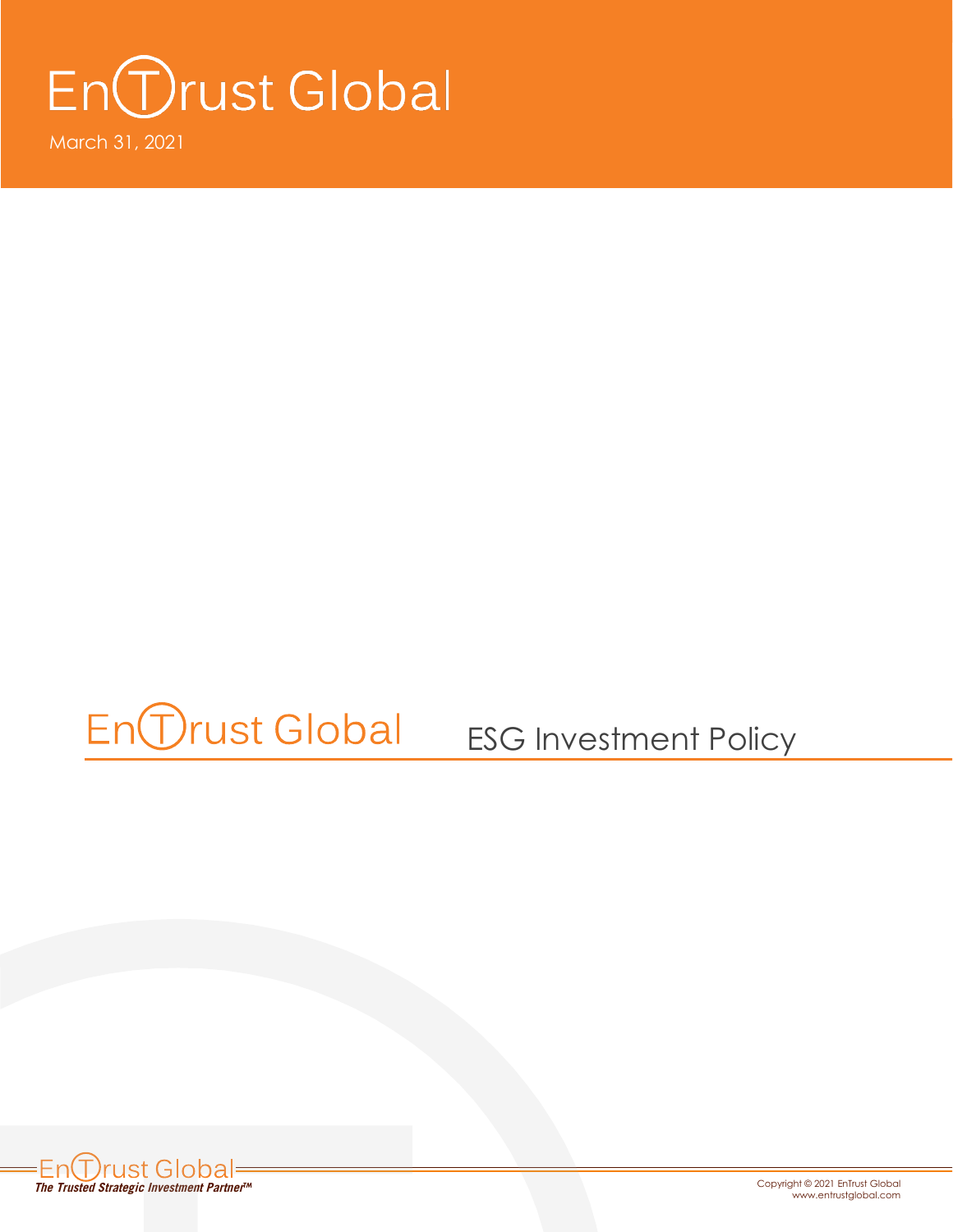### **Trust Global**

#### **Introduction**

EnTrust Global ("ETG") offers a range of alternative investment solutions across asset classes and strategies including opportunistic co-investments, private debt and real assets, multi-asset and multistrategy portfolios, hedge fund strategies, and customized separate accounts. At the core of the firm's culture is an emphasis on client service and communication, extensive due diligence and proprietary risk management. This longstanding commitment naturally dovetails with our commitment to responsible investing, as described in this policy.

ETG seeks to promote responsible investing and sustainable practices in a number of ways, including (i) through firm-level policies, (ii) with respect to investments with investment partners and engagement with them, as well as in our own direct investment portfolio and (iii) through membership in organizations such as the United Nations Principles of Responsible Investments (UNPRI).

#### *Firm Level*

At the firm level, ETG has established four corporate ESG principles which set out the firm's ESG objectives with respect to non-investment matters. These Principles apply to all offices and all regions, though their application may differ based on local practice, requirements, or other factors. The firm has established a Corporate ESG Committee as a governance body which is responsible for reviewing the firm's implementation of the Principles and more generally providing support to the firm's ongoing commitment to the environment, health and safety, corporate social responsibility, and sustainability. The Committee has adopted a Charter detailing the four following principles: (i) Reduce Carbon Footprint, (ii) Eliminate Waste, (iii) Giving Back and (iv) Awareness.

ETG has adopted a number of policies and initiatives at the firm level, including among others, policies/initiatives regarding:

- o Meeting its obligations as a fiduciary and steward of investors' money
- o Fulfilling its obligations as a shareholder/fund investor (i.e., through its proxy voting policy)
- o Management of conflicts of interest
- o Anti-money laundering and anti-corruption
- o Hiring practices, including diversity and inclusion
- o Employee well-being, including employee benefits, workplace policies designed to promote an inclusive and healthy environment, and training.

#### *Investment Overview*

Broadly speaking, for the purposes of this policy ETG can be viewed as engaging in three primary categories of investing activities: Investments in hedge fund strategies ("**Hedge Fund Strategies**"), Opportunistic co-Investments/direct investments in specific assets ("**Opportunistic Strategies**"); and direct lending and other financing activities in the maritime and aviation sectors ("**Real Asset Strategies**").

In the course of our continued efforts and innovation to serve our clients, we strive to integrate Environmental, Social and Governance (ESG) factors within the investment process, as applicable and appropriate within the investment mandate. We take a pragmatic approach to ESG factors and engagement, and typically prefer to seek constructive engagement over simple negative screening.

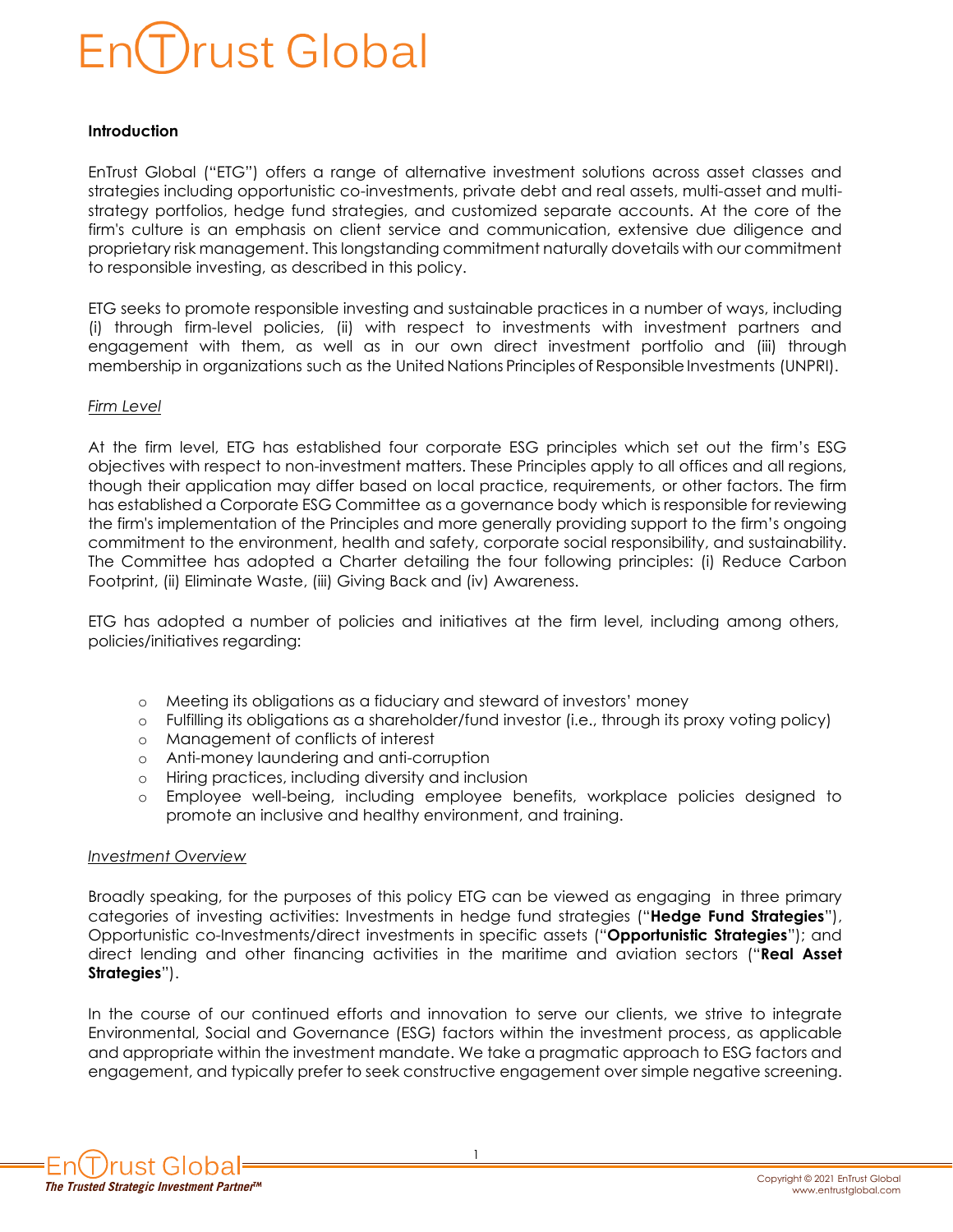

Given the diverse nature of the business described above, we do not believe a narrowly defined or "one size fits all" approach to ESG factors would be suitable or practical. Instead, ETG looks to incorporate ESG considerations or engagement into the investment process for its various products, where it believes it is appropriate and as set forth in this policy, as well as in the customized mandates managed for clients who express their desire to include such factors as part of their mandate.

ETG has further strengthened its governance structure by creating a ESG Investment Committee composed of the firm's CEO, CRO, Senior investment professionals from all three business units as well as senior compliance professionals. The Committee will be responsible for brainstorming on our ESG approach and application, informing the broader team of progresses made, prioritizing tasks and assigning them to the right people, ensuring implementation of the ESG investment policy and addressing changes and challenges in the global ESG environment.

This policy provides an overview of the ESG approach taken by ETG and will generally be reviewed on an annual basis. This policy will not apply to locked-up vehicles or to products launched prior to May 2020. It may apply to customized mandates, if and to the extent agreed with the relevant clients.

#### *I. Hedge Fund Strategies*

#### **A. Investment Reporting**

For new commingled products within the Hedge Fund Strategies (as disclosed in the offering documentation for such products), and where requested by clients in existing commingled products or customized mandates, the relevant investment professionals at ETG may determine that it is appropriate to seek to limit or avoid exposure to certain sectors or activities when investing capital in underlying funds run by external managers.

In this case, ETG analysts will, in the course of their due diligence, explain the firm's investment philosophy and values with regard to ESG criteria to the selected underlying managers. As an investor in external vehicles, ETG does not always have real-time full transparency on all underlying positions and does not generally have control over the manager's strategy or positions within the manager's portfolio. ETG also believes that restricting a manager's investment activity using a single predetermined set of criteria may lead to undesirable outcomes. Alternatively, ETG will ask fund managers with which we have already invested to report on any position that involves significant exposure to the sectors/activities listed below.

- Businesses relying on forced/harmful labor, and/or forced/harmful child labor.
- Businesses which derive more than 50% of revenue from the production or trade in controversial weapons and munitions, such as cluster munitions.
- Production of tobacco products.
- Production of coal and coal-based energy, where 50% or more of a company's revenues are derived from such activities.
- Trade of wildlife or products regulated under CITES (https://cites.org).
- Unsustainable fishing activities using drift net fishing in the marine environment with nets exceeding 2.5 km. in length.
- Commercial logging operations primarily for use in endangered tropical moist forest.
- Production or trade in unbonded asbestos fibers. This does not apply to purchase and use of bonded asbestos cement sheeting where the asbestos content is less than 20%.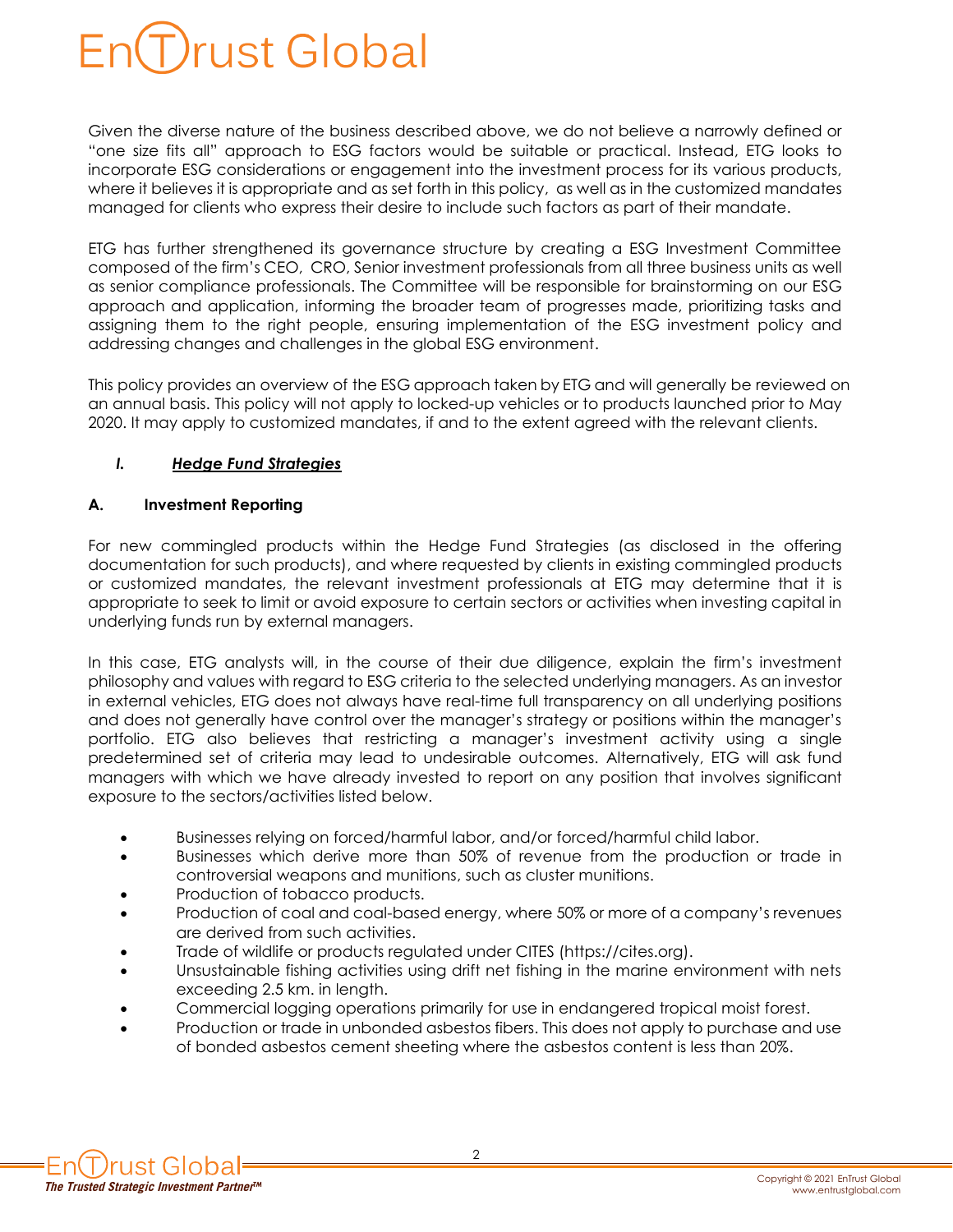## rust Global

• Cross-border trade in wastes unless they conform with the Basel Convention (http://www.basel.int/TheConvention/Overview/TextoftheConvention/tabid/1275/Defa ult.aspx).

The above list may be reviewed and updated periodically by ETG, including to add or remove items as ETG deems appropriate, based on factors such as the practicality of monitoring the various items, the cost-benefit impact on underlying managers, the efficacy of such items in promoting ESG generally, or other factors.

If a manager has significant exposure to the above activities, the manager will be expected to provide reasonable disclosure to allow our investment team to evaluate the exposure and decide on next steps. The investment team will take a holistic approach in evaluating the exposure (and other facts and circumstances relevant to the investment) and deciding what, if any, additional steps ETG should take. In the event that a manager refuses to disclose such positions, this refusal will be discussed with the applicable Sub-Committee and/or the Global Investment Committee. While such refusal will not automatically disqualify a manager, it will be considered as a negative factor in the context of the overall investment, and ETG may determine that further action is appropriate (such as reporting the matter to the client (in the case of a customized mandate), requesting other forms of comfort from the manager, placing the manager on a "watch list," re-evaluating the investment in the underlying fund and/or deciding not to invest in the underlying fund, or the like).

In instances where managers use indices, ETFs or baskets of securities to implement broad sector, factor or macro views or hedges, these investments will typically not be assessed from an ESG perspective on a look-through basis.

In order to drive positive changes in the companies in which they invest, underlying managers may short financial instruments of companies with significant exposure to activities listed in our exclusion list, without specifically reporting such exposure to ETG. In addition, if a manager is invested in such companies in connection with a specific activist campaign that includes stopping/reducing harmful activities of a company, this investment will typically be considered by ETG as having a positive (rather than a negative) ESG impact.

#### **B. Manager Categorization and Engagement; Promotion of Responsible Investing Principles**

For certain investment funds, as determined by ETG based on the respective ETG investors in such funds, ETG will typically use the Responsible Investment Due Diligence Questionnaire for Hedge Funds published by the United Nations Global Impact Group to categorize how underlying managers address ESG concerns. By carefully analyzing the answers to these questions and engaging in discussions with managers as appropriate, ETG will strive to understand how managers address ESG within their investment processes.

#### **These ESG-related questions are currently grouped into the following five sections:**

- 1. *Policy*: **The policy section identifies what an investment manager considers Responsible Investing (RI)**.
- 2. *Governance*: The governance section assesses who takes responsibility for the investment decisions, at what level these decisions are taken in the organization, and if the investment manager has the capacity and governance structure to implement and oversee them.
- 3. *Investment Process*: **The investment process section evaluates how investment decisions are made and implemented in light of responsible investing principles.**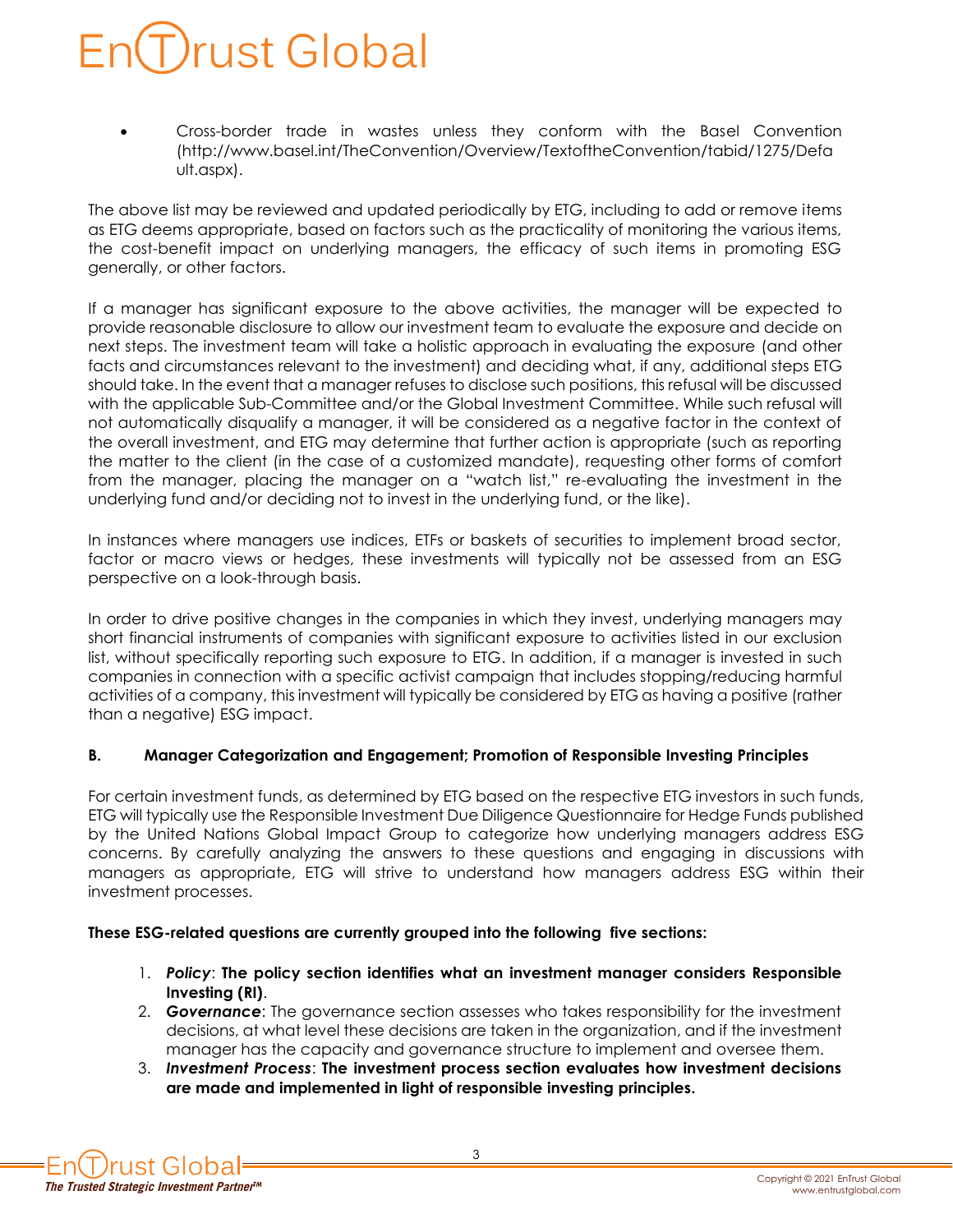### Drust Global

- 4. *Monitoring and Reporting*: The monitoring and reporting section evaluates how asset owners can assess implementation, both initial and ongoing, of responsible investing into the investment process.
- 5. *Diversity & Inclusion*: The diversity & inclusion section assesses how investment managers provide fair and equal opportunities to employees and candidates.

The manager's responses will subsequently be evaluated from an overall ESG perspective based on indicative criteria common to all relevant managers and shared amongst the ETG analysts. We aim to provide a framework to evaluate where each manager stands and allow for an internal discussion with the broader investment team as necessary.

Investment managers will be grouped into three categories:

- 1. Managers already integrating ESG factors within their investment process and able to report on them.
- 2. Managers in the process of integrating ESG factors within their investment process and willing to improve that integration.
- 3. Managers with no current plans to integrate ESG factors within their investment process.

We view ESG considerations as an important factor when considering an investment in a manager's underlying fund, as a part of our overall investment analysis and risk assessment. The failure to achieve a particular ESG "grade" will not necessarily disqualify a manager, but it will be taken into consideration, in combination with other relevant facts and circumstances, and in the context of our overall duty to seek attractive risk-adjusted returns consistent with the parameters of the relevant fund/mandate.

Where we reasonably believe a manager is falling short of reasonable expectations for ESG, we will typically seek to engage in dialogue with the manager regarding enhancements we believe the manager can make. In certain circumstances, we may determine that such enhancements are a precondition for our investment or continued investment.

An additional purpose of the above reporting/scoring is to allow us, where applicable and as appropriate, to provide our own investors with an overall view of the implementation of ESG by the underlying managers, thereby enhancing our own investor communication and promoting responsible investing within the industry.

#### **C. Other Reporting Initiatives**

Finally, ETG has retained an external vendor to implement ESG scoring for those funds or customized mandates that require it — i.e., to rate a specific ETG portfolio based on the underlying investments, regardless of which of our three internal ESG categories a manager falls into. The intent is for the ESG scoring methodology from this external vendor to be applied when available on equities and corporate bonds, while indices (ETFs, or Futures), currencies, or commodities will be considered as ESG-neutral. As of December 2020, the selected vendor's database covers close to 30,000 companies, 385 governmental entities and over 215,000 shares of funds.

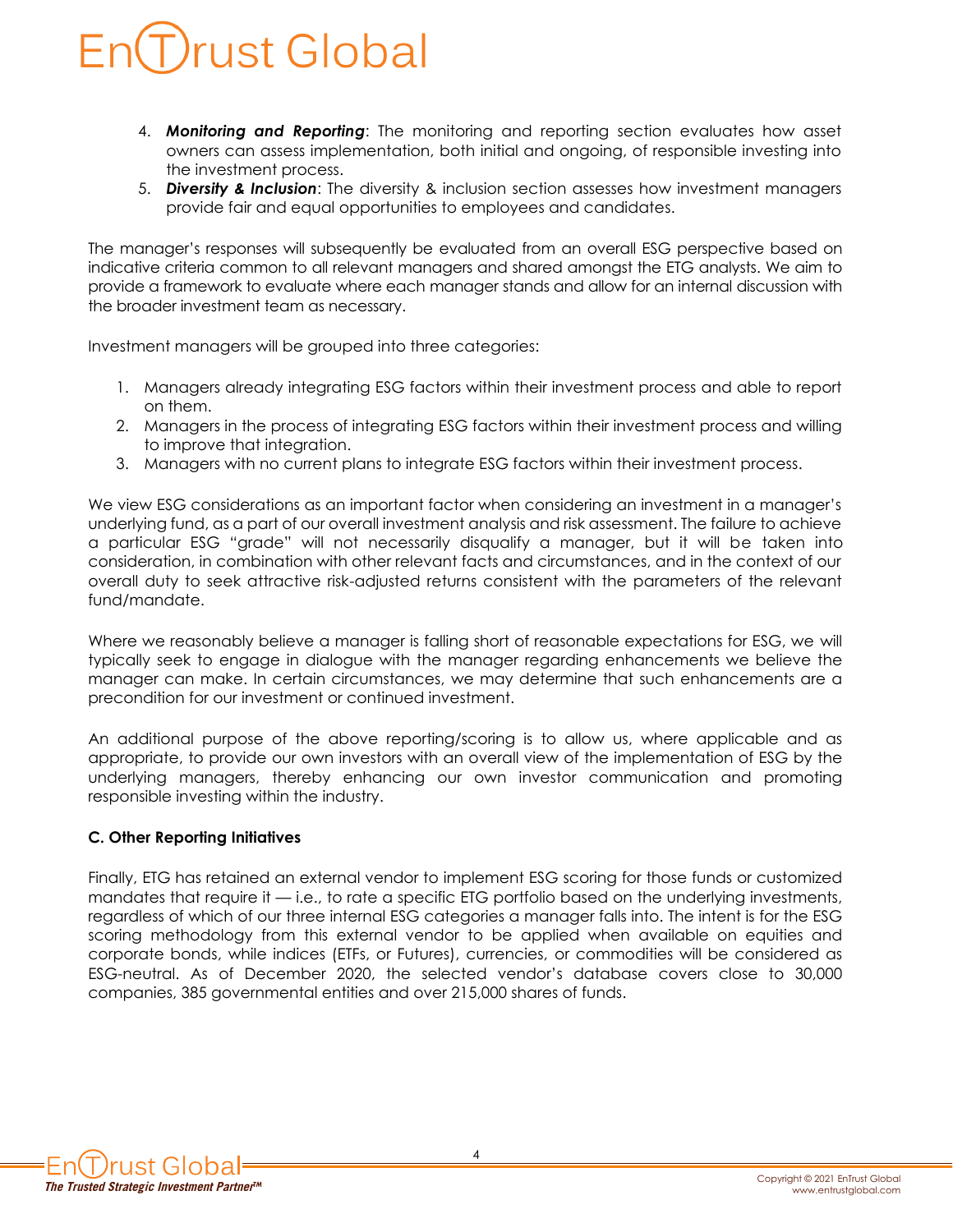### Trust Global

Where relevant, this ESG data will also be used internally by investment professionals to perform verification analysis on underlying investments and or to report the analysis to the broader team for discussion.

In addition, ETG recognizes that some clients may desire external quality assurance via ESG labelling. We are similarly evaluating the feasibility and cost-benefit of partnering with an external vendor to accomplish this goal.

#### **D. Sustainable Finance Disclosure Regulation ("SFDR") – Dislosure on Sustainability Risks**

The following disclosure is made in accordance with our requirements under SFDR:

We view Sustainability Risks (as well as competitive strengths emerging from environmental, social and governance considerations) as an important factor when considering an investment in an underlying fund, as part of its overall investment analysis and risk assessment. In forming our assessment of Sustainability Risks, we seek to combine internal experience with information received from the underlying managers and in some cases may use information from third party data specialists and rating agencies. In this regard, we consider Sustainability Risks to varying extents depending on factors such as the availability and type of ESG data, the investment horizon and objectives of the investment strategy. Whilst we engage in the assessment of Sustainability Risks as described above, we do not have formal quantifiable targets or hurdles for such. Accordingly, we do not follow a mechanistic approach to determine which Sustainability Risks might be most material, but instead assess those risks on an itemby-item and investment-by-investment basis taking into account available information and data. Any information we receive is limited and subject to change and may be dependent on an underlying fund's regulatory disclosure requirements. While we intend to make new investments into underlying funds that were not previously part of a fund's portfolio, only after we have taken into account any relevant potential Sustainability Risks, we have no direct control over the investment decisions or timing thereof at underlying fund level.

#### *II. Other Strategies*

The following disclosures include information as required by the SFDR on on how we integrate Sustainability Risks.

#### A. Opportunistic Strategies

The Opportunistic Strategies at ETG are by design flexible and meant to target attractive investments on an opportunistic basis; in addition, the investor base in the commingled funds offering these strategies typically has a desire to maximize returns. As such, unless otherwise determined in the future, ETG generally does not apply any blanket ESG restrictions or prohibitions to these commingled funds.

However, ETG recognizes that ESG issues can have a material impact on investment return, volatility, risk and/or risk mitigation. ETG will typically evaluate ESG risks and/or opportunities as part of its overall analysis of an investment, where and to the extent the ETG investment team determines such risks and/or opportunities are material to the risk or performance associated with a specific investment, consistent with its fiduciary duty to its clients. Where such material ESG concerns are determined to exist, they will typically be addressed in the team's investment memorandum and/or other analysis.

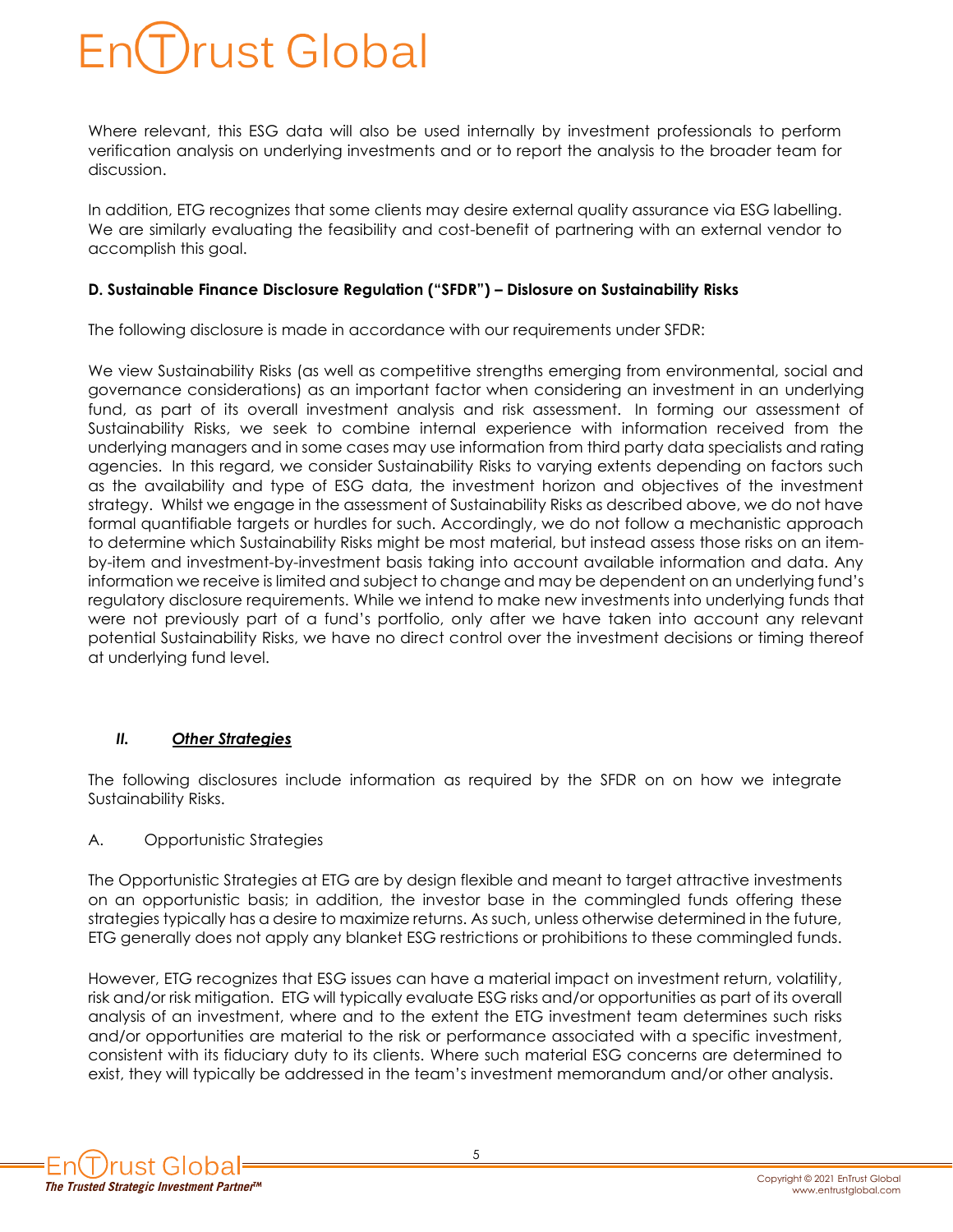### Trust Global

Where investment is being done on a co-investment basis alongside a manager and such material ESG concerns exist, these ESG factors may be raised with the manager for further discussion to ascertain the manager's due diligence of, and plan for addressing, such concerns. The ETG investment team may also choose to refer such issues for broader discussion by the applicable committee or sub-committee at ETG, where it deems such discussion would be helpful in considering the investment, and/or would be educational for personnel at the firm.

In addition, as part of its due diligence, ETG will seek to verify that, where it co-invests alongside managers, those managers are reputable and operating in accordance with applicable laws and regulations, with appropriate policies and procedures in place regarding compliance with such laws and regulations. As part of its evaluation, ETG will also use the Responsible Investment Due Diligence Questionnaire (referenced in section I.B. above) to assess managers in connection with its Opportunistic Strategies.

For customized mandates participating in Opportunistic Investments, where a customized mandate has ESG guidelines for Opportunistic Investments, such guidelines will be applied, with respect to that customized mandate and may for instance preclude the customized mandate in certain cases from participating in the applicable investment.

B. Real Asset Strategies

ETG manages a number of products and customized mandates which engage in direct lending and other financing activities within the Maritime (Blue Ocean Strategy) and Aviation (Blue Sky Strategy) industries. While the Real Asset Strategies do not apply blanket ESG restrictions or prohibitions, evaluation of ESG factors (in particular, environmental and social factors) is typically an integral part of the investment analysis undertaken by the investment teams when originating loans or leases, because it naturally dovetails with the value of the vessel or aircraft securing the loan and the reputation and reliability of the borrower operating the asset.

**Blue Ocean (Maritime Finance).** EnTrust's Blue Ocean team recognizes that ESG factors, particularly environmental factors, can impact the risk and performance of maritime assets. The team typically incorporates evaluation of various ESG factors into its investment analysis, such as:

- o Evaluating vessels' fuel efficiency, emissions reductions and other environmental factors
- o Knowing borrowers and their reputations, including their reputation for environmental and regulatory compliance and vessel working conditions/treatment of crews
- o Engaging a third-party inspection firm to provide inspection reports of vessels for loan originations. These reports typically check for crew welfare, safe operation of the vessel, crew motivation, pollution controls and compliance with pending regulations.

ESG factors, particularly with respect to pollution and emissions, are taking on increasing importance in the maritime industry, with resulting impact on the economic success of ship owners and operators.

*Blue Sky (Aviation Finance)***.** Similarly, given the nature of the aviation industry, the most efficient and environmentally-friendly aircraft are often superior collateral/investments, and so ETG's Blue Sky team naturally evaluates fuel efficiency, emissions reductions and other factors when originating aircraftbacked loans or leases. In short, ESG factors can have a meaningful impact on aircraft value, and "greener" aircraft often make for better Investments.